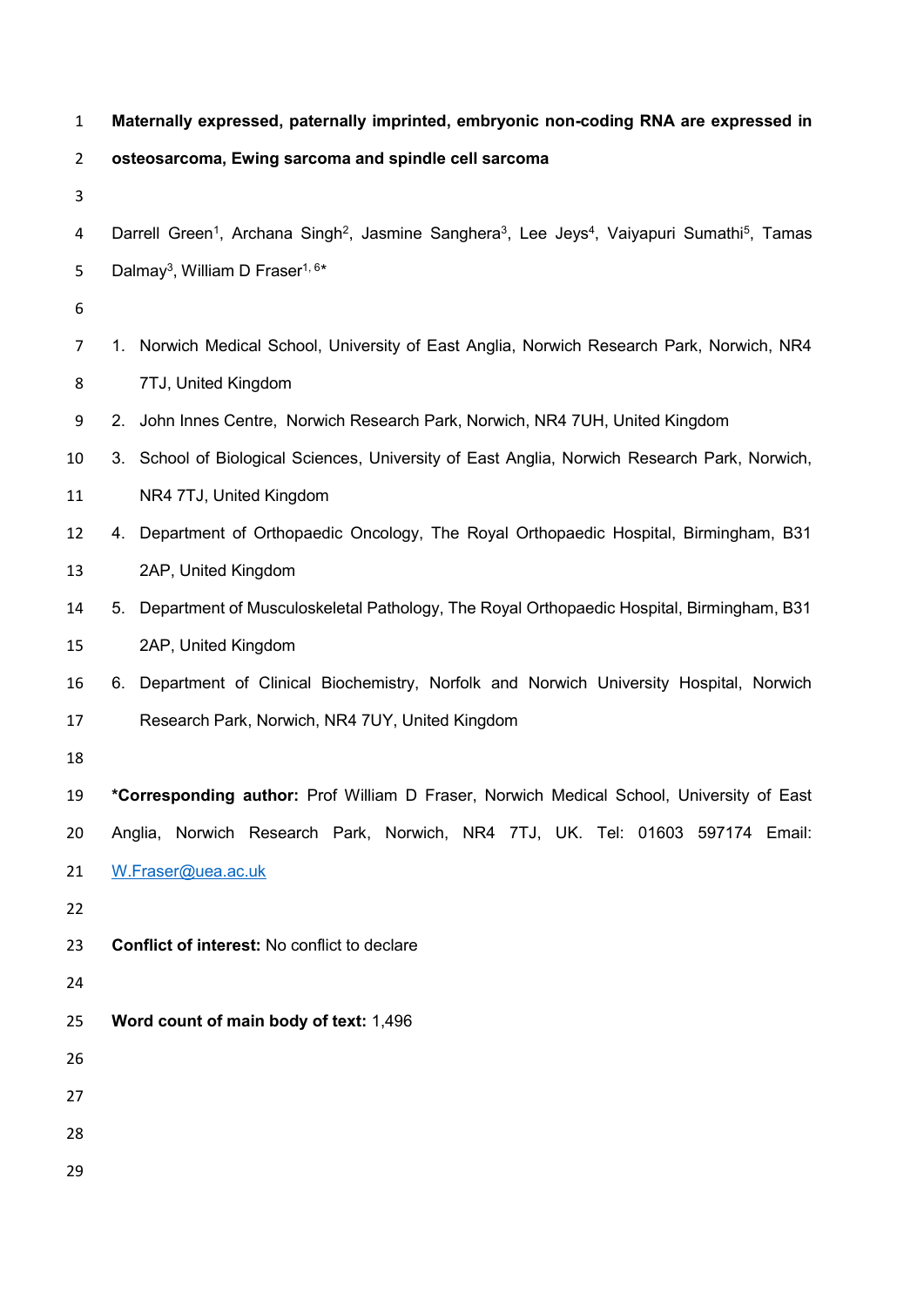Sir:

 In a human embryo it takes 8 weeks after fertilisation for the skeleton to begin to form, one of the last organs to develop before becoming a foetus. Mesenchymal progenitors, derived from neural crest cells, differentiate into chondrocytes where the skeleton is generated as a mostly cartilage template. Other mesenchymal progenitors envelop the template, activate runt related transcription factor 2 (RUNX2) and bone morphogenetic protein 2 (BMP2) and differentiate into osteoblasts, 37 where an osteoid matrix is secreted and subsequently mineralised to become bone.<sup>1</sup> During development and up to late adolescence, cellular proliferation enabling skeletal growth is restricted to the metaphysis and epiphyseal line or "growth plate". It is in the growth plate of long bones where most bone cancers develop, hence the predominantly childhood incidence of the cancer. Primitive mesenchymal cells undergo transformation to form a heterogeneous group of bone malignancies. The most common type of bone cancer in children is osteosarcoma, mostly initiated by tumour protein p53 (*TP53*) mutations. The second most common type of bone cancer in children is Ewing sarcoma, mostly initiated by a EWS RNA binding protein 1-Fli-1 proto-oncogene, ETS transcription factor (*EWSR1*-*FLI1*) fusion. There are an average of 160 and 55 new cases of osteosarcoma and Ewing sarcoma, respectively, every year in the UK. Five-year survival for both cancer types is 50% when diagnosed early. Five-year survival is 15% when lung metastases are present at diagnosis. Treatment progress for bone cancer is poor when compared to other cancers such as breast where there is a twenty-year survival of 70%. Bone cancer requires extensive and sometimes disabling multimodal treatment. Chemotherapy for osteosarcoma includes methotrexate, cisplatin and doxorubicin, which were developed in the 1940's and 1970's. Chemotherapy for Ewing sarcoma includes vincristine, ifosfamide and etoposide, which were developed in the 1960's and 1980's. If the tumour responds well to chemotherapy and radiotherapy, wide area resection or amputation is performed. New understanding of bone cancer biology leading to better diagnosis and better treatments is required.

 Transcriptomic analysis of bone cancer is lacking. Different RNA populations within cells are generally classified as coding and non-coding, i.e. whether they have protein coding potential.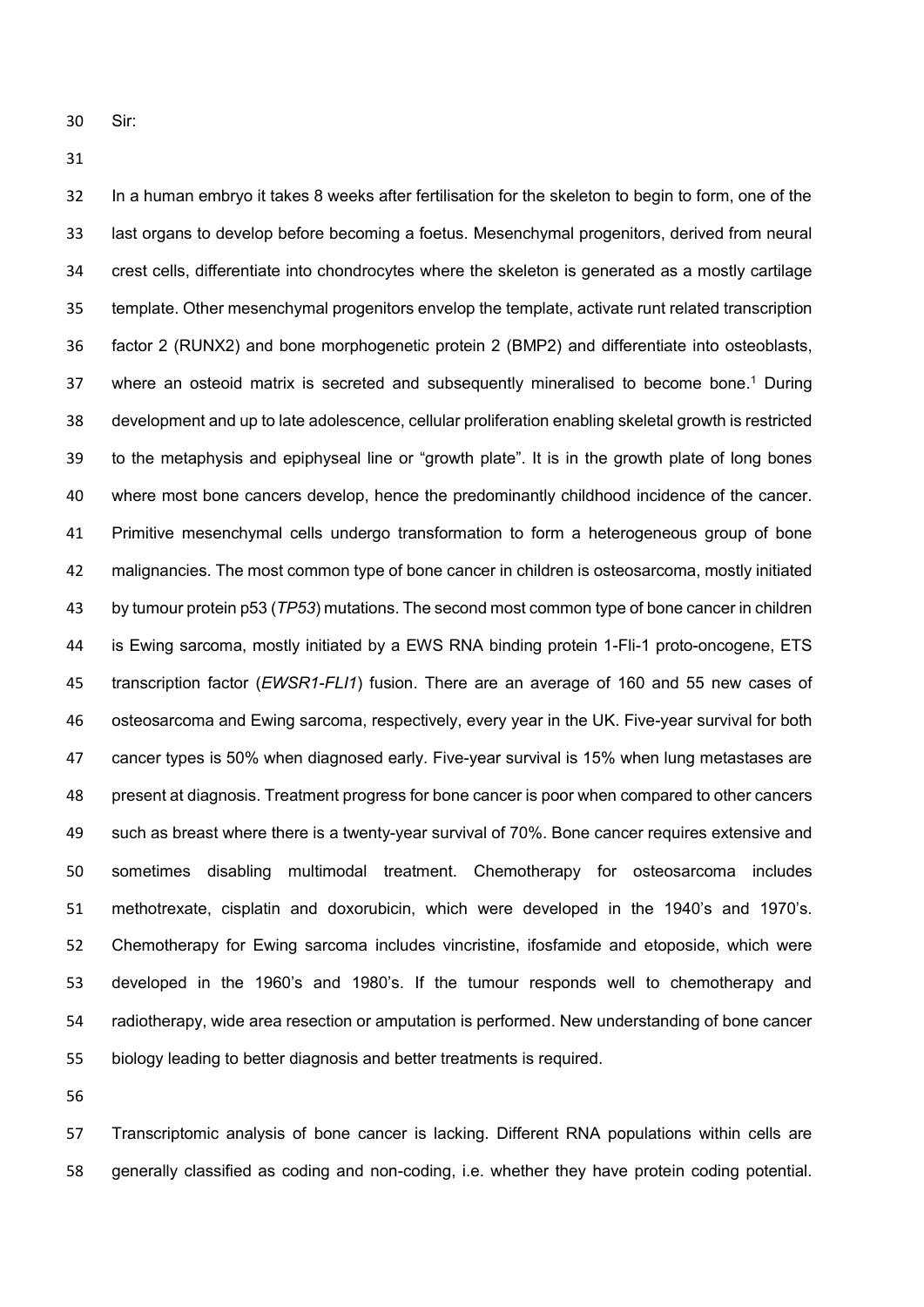Messenger RNA (mRNA) molecules contain a start codon "AUG" encoding methionine at the beginning of an open reading frame. Non-coding RNA lack protein coding ability and usually exist within the cell without a start codon. Over 70% of known non-coding RNA are long non-coding RNA (lncRNA) that are classed by their >200 nucleotide (nt) length. LncRNA similarly to mRNA are transcribed by RNA polymerase II, have a 5' cap and are polyadenylated. LncRNAs have a large diversity of roles including regulation of chromatin dynamics, enforcing imprinting and as microRNA inhibitors by acting as a microRNA "sponge". LncRNAs are further classified based on their genomic localisation. Intergenic lncRNAs are named for their production from loci in between genes. Intronic lncRNAs are named for their production from mRNA introns. Sense lncRNA are named for their production from the sense strand of protein coding genes that overlap with an exon/intron. Antisense lncRNA are named for their production from the antisense strand of protein coding genes that overlap with an exon/intron. Another elusive class of non-coding RNA is the small nucleolar RNAs (snoRNAs). SnoRNAs are 60-170 nt in length and are classed as C/D box snoRNAs and H/ACA box snoRNAs. C/D box snoRNAs guide 2′-O-methylation of ribosomal and transfer RNA. H/ACA box snoRNAs guide pseudouridylation mostly in transfer RNAs. The majority of snoRNA are intronic. There is a recent interest in lncRNA and snoRNA and their role in cancer biology. We took a next generation sequencing and bioinformatics approach to evaluate lncRNA and snoRNA expression in bone cancer.

 We extracted RNA using the miRCURY RNA isolation kit (Exiqon) from two tissue specimens of osteoblastic osteosarcoma (patient ages 15 and 19, OS1 and OS2 respectively). OS1 had undergone treatment with cisplatin and doxorubicin prior to surgery (Figure 1A&E). OS2 had undergone treatment with methotrexate, cisplatin and doxorubicin prior to surgery (Figure 1B&F). We extracted RNA from one tissue specimen of Ewing sarcoma (patient age 6, ES) where the patient had undergone nine alternating cycles of vincristine, doxorubicin and cyclophosphamide in one cycle and ifosfamide and etoposide in another cycle prior to surgery (Figure 1C&G). We extracted RNA from one tissue specimen of a spindle cell sarcoma of bone (patient age 17, SCS) where the patient had not undergone systemic treatment (Figure 1G&H). We used publically available data for 4 control samples, which were obtained from long bone tissue derived from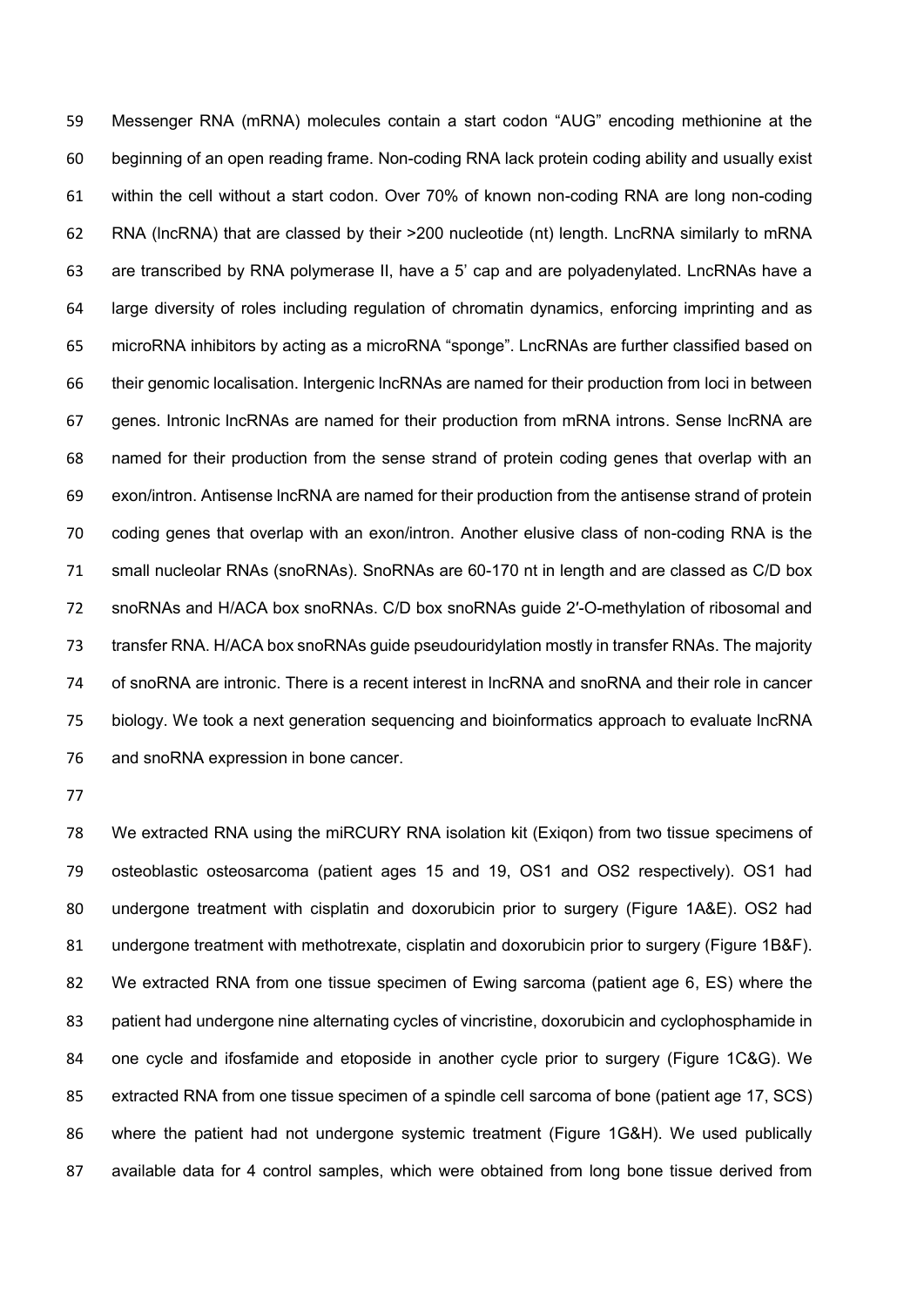88 surgical reconstruction procedures (patient ages 11-13).<sup>2</sup> Cancer RNA was stored at -80 °C. We generated cDNA libraries using the SENSE mRNA library prep kit (Lexogen). We performed 150 bp paired end sequencing on the HiSeq 4000 Ultra High Throughput Sequencing System (Illumina) at the Earlham Institute, Norwich Research Park.

 Raw fastq files were converted to fasta format. Adapter sequences and reads <20 nt were trimmed using Trim Galore [\(www.bioinformatics.babraham.ac.uk/projects/trim\\_galore\)](http://www.bioinformatics.babraham.ac.uk/projects/trim_galore). Trimmed reads 95 were aligned to the human genome (v.38) using HISAT2. The latest set of human non-coding RNAs were download from GENCODE (v.28) and Ensembl (v.92). Count matrix for lncRNAs and 97 snoRNAs was created using Kallisto.<sup>4</sup> LncRNA and snoRNA expression was compared between bone cancer and controls using the DESeq2 package available in R. We selected differentially expressed lncRNA and snoRNA according to log<sup>2</sup> fold change ≥2, *p* value <0.05 and false discovery rate <5%. Hierarchical cluster analysis and principle component analysis investigating 77% of variance shows distinct grouping between cancer and controls (Figure 1I&J).

 We report a *H19* transcript, *H19-203*, is highly expressed in bone cancer (Table 1). *H19* is a 104 maternally expressed, paternally imprinted, embryonic lncRNA.<sup>5</sup> H19 is a key mediator of sonic 105 hedgehog (*SHH*) signalling in osteoblastic osteosarcoma.<sup>6</sup> SHH ligand is a major embryonic morphogen and is later required for adult stem cell division. *H19* is reciprocally imprinted and regulated with its neighbouring gene insulin like growth factor 2 (*IGF2*). <sup>5</sup> We find a *MEG3* transcript, *MEG3-224*, to have a low expression in OS1 and ES (44 reads and 91 reads, respectively, normalised data in GEO). *MEG3-224* expression was high in OS2 and SCS (2,091 reads and 1,616 reads, respectively, normalised data in GEO) (Table 1). *MEG3* is a maternally expressed, paternally imprinted lncRNA with low expression correlating to a poor prognosis in osteosarcoma 112 and other cancers.<sup>7</sup> *XIST-201* and *XIST-204*, products of X inactive specific transcript (*XIST*), were highly expressed in our cohort with OS1 and ES showing the highest expression in the cohort (Table 1). *XIST*, located on the X chromosome, has previously been reported as a poor prognostic 115 marker in solid tumours.<sup>8</sup> We also found high expression of *HCP5-204* that has previously been 116 linked to cancer progression via sponging of miR-22, miR-186 and miR-216a.<sup>9</sup> MALAT1-203 and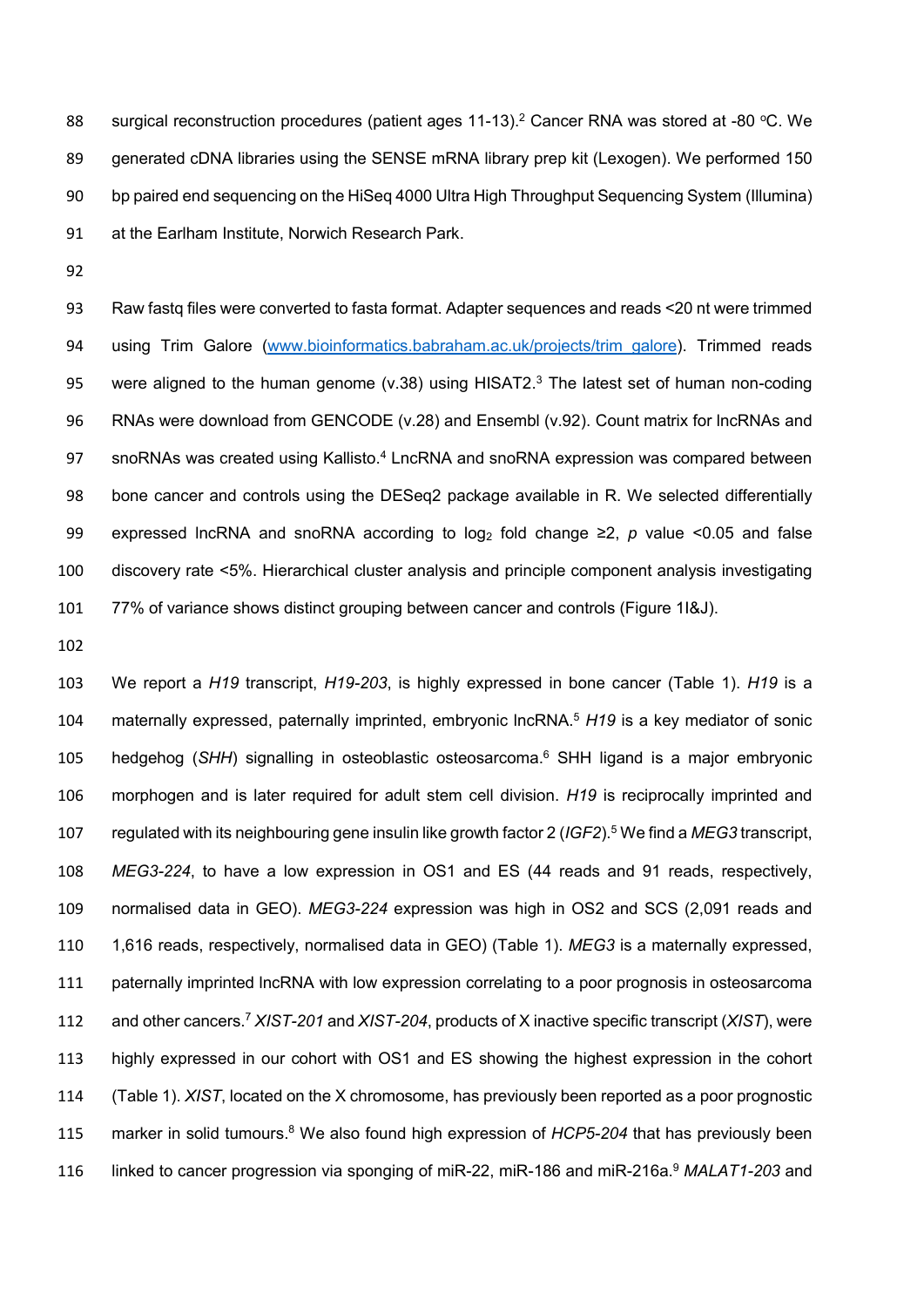*MALAT1-214*, products of metastasis associated lung adenocarcinoma transcript 1 (*MALAT1*), were downregulated in this study (Table 1).

 We report 4 dysregulated snoRNAs in our bone cancer samples (Table 1). *SNORD68*, recruited by DExD box helicase 21 (*DDX21*) to enable 2'-O-methylation of residue U428 of the 18S ribosomal RNA (rRNA) sequence, was upregulated in each cancer type (Table 1). *SNORD3B-1* and *SNORD3B-2*, close paralogues of U3 snoRNA, guide site specific cleavage of rRNA during pre-rRNA processing. <sup>10</sup> We report *SNORD3B-1* and *SNORD3B-2* are upregulated in bone cancer (Table 1). *SNORD58B* is reported to guide the 2'-O-methylation of residue G4198 of the 28S 126 rRNA.<sup>11</sup> We found *SNORD58B* was downregulated in our bone cancer samples (Table 1).

 RNA therapeutics are on the horizon. LncRNA and snoRNA are of recent interest because of their elusive roles in regulating gene expression and epitranscriptomic modification of pre-RNAs. RNA is also a specific biomarker, which is especially helpful in providing a robust diagnosis in rare and heterogeneous cancers. Bone cancers are historically difficult to diagnose and sub classify prior to surgery, which can delay the appropriate choice of neoadjuvant chemotherapeutic agents. *H19*  expression after birth is linked to Beckwith Wiedemann Syndrome, which increases the likelihood of childhood cancer but not adult cancer. We find that *H19-203* may be a specific biomarker for osteosarcomas involving *SHH* signalling. Patients may benefit from receiving targeted *SHH*  inhibitors sonidegib or vismodegib that are currently used to treat basal cell carcinoma. We also find low *MEG3-224* and high *XIST-201*/*XIST-204* may be markers of poor prognosis and lower overall survival in patients, which we detect in 2 out of 4 patients. Upregulation of snoRNAs is consistent with the increased proliferative behaviour of cancer cells. *SNORD68*, *SNORD3B-1* and *SNORD3B-2* may be useful biomarkers in the future. Previous research has shown the *EWSR1- FLI1* chimeric transcript in Ewing sarcoma is sensitive to snoRNA loss of function due to changes in splicing, demonstrating a potential target for intervention in Ewing sarcoma cells through 143 snoRNA activity.<sup>12</sup>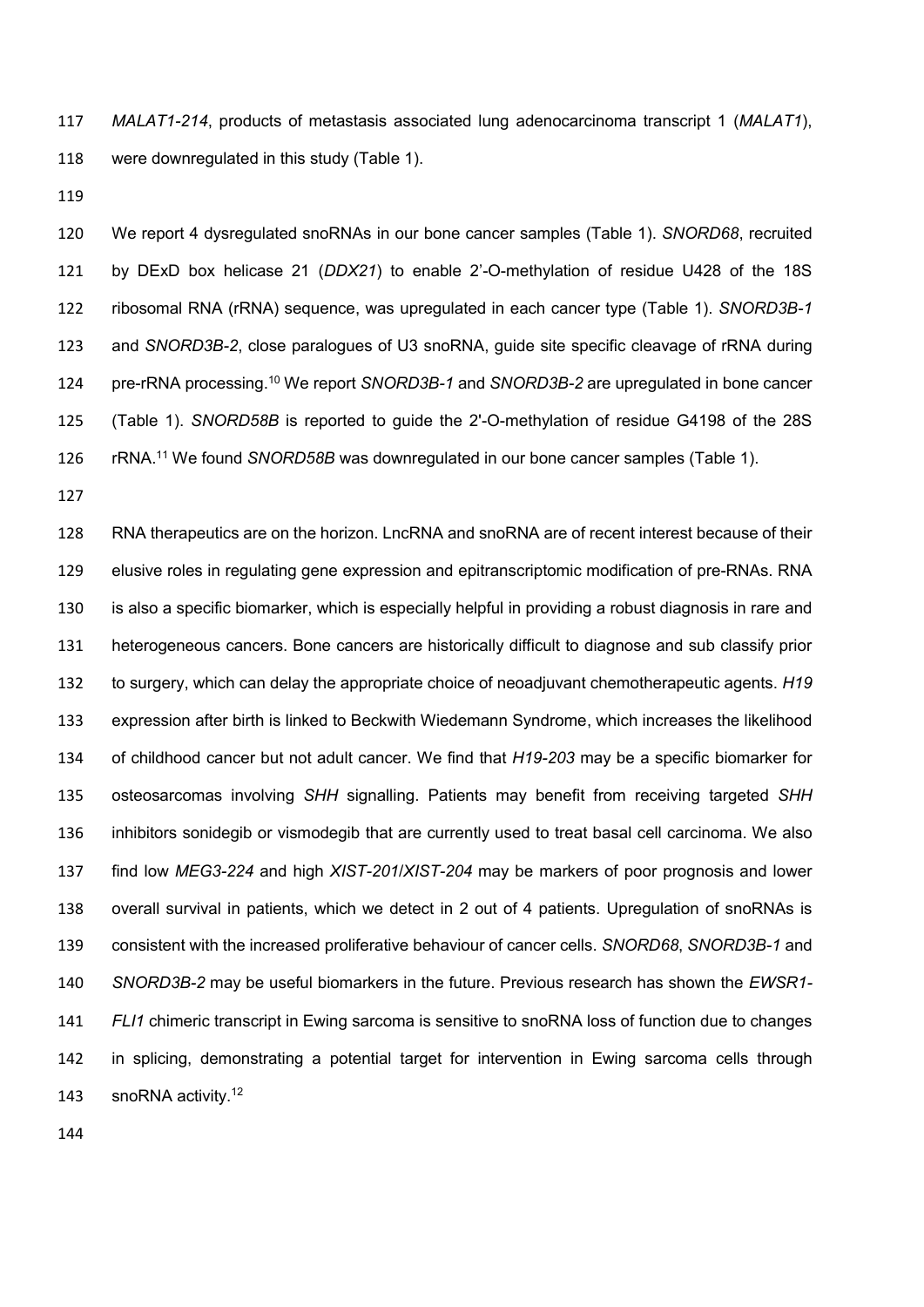| 145 | A limitation of this study is the size of the cohort studied. Bone cancer is rare and donation to tissue |                                                                                                     |  |  |  |
|-----|----------------------------------------------------------------------------------------------------------|-----------------------------------------------------------------------------------------------------|--|--|--|
| 146 | banks is scarce. Our data highlights the value of being able to provide a specific tissue diagnosis      |                                                                                                     |  |  |  |
| 147 |                                                                                                          | in addition to identifying regulatory transcriptomic molecules that could be exploited for targeted |  |  |  |
| 148 | therapy.                                                                                                 |                                                                                                     |  |  |  |
| 149 |                                                                                                          |                                                                                                     |  |  |  |
| 150 |                                                                                                          | <b>DATA AVAILABILITY</b>                                                                            |  |  |  |
| 151 |                                                                                                          |                                                                                                     |  |  |  |
| 152 |                                                                                                          | The cancer data presented in this study is publicly available on GEO under the accession            |  |  |  |
| 153 |                                                                                                          | GSE113916. The control data used in this study is publically available on GEO under the accession   |  |  |  |
| 154 | GSE55282.                                                                                                |                                                                                                     |  |  |  |
| 155 |                                                                                                          |                                                                                                     |  |  |  |
| 156 | <b>FUNDING</b>                                                                                           |                                                                                                     |  |  |  |
| 157 |                                                                                                          |                                                                                                     |  |  |  |
| 158 | This study was funded by The Humane Research Trust.                                                      |                                                                                                     |  |  |  |
| 159 |                                                                                                          |                                                                                                     |  |  |  |
| 160 |                                                                                                          | <b>ACKNOWLEDGEMENTS</b>                                                                             |  |  |  |
| 161 |                                                                                                          |                                                                                                     |  |  |  |
| 162 |                                                                                                          | Approval to obtain and study human tissue was granted by the Faculty of Medicine and Health         |  |  |  |
| 163 |                                                                                                          | Sciences Research Ethics Committee (2015/16 100 HT). We thank Lucy Bishton, Natalie Jackson,        |  |  |  |
| 164 |                                                                                                          | Dionne Wortley, Kulvinder Jill and Karen Joynes (The Royal Orthopaedic Hospital) for supporting     |  |  |  |
| 165 |                                                                                                          | collection of patient samples.                                                                      |  |  |  |
| 166 |                                                                                                          |                                                                                                     |  |  |  |
| 167 |                                                                                                          | <b>REFERENCES</b>                                                                                   |  |  |  |
| 168 |                                                                                                          |                                                                                                     |  |  |  |
| 169 | 1.                                                                                                       | Green, D., Dalmay, T. & Fraser, W.D. Role of miR-140 in embryonic bone development                  |  |  |  |
| 170 |                                                                                                          | and cancer. Clin Sci (Lond) 129, 863-73 (2015).                                                     |  |  |  |
| 171 | 2.                                                                                                       | Rojas-Pena, M.L. et al. Characterization of distinct classes of differential gene expression        |  |  |  |
| 172 |                                                                                                          | in osteoblast cultures from non-syndromic craniosynostosis bone. J Genomics 2, 121-30               |  |  |  |
| 173 |                                                                                                          | (2014).                                                                                             |  |  |  |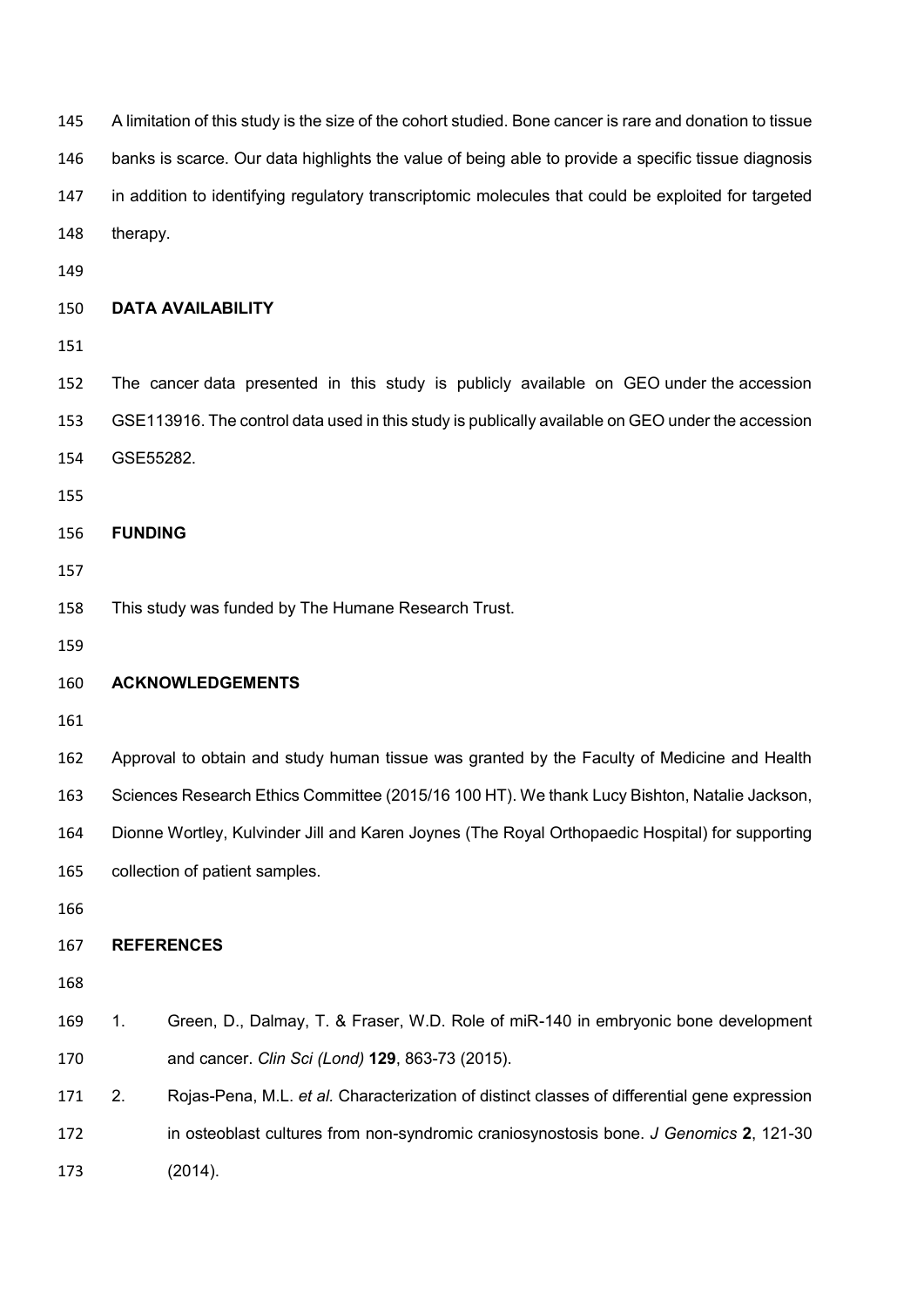- 3. Pertea, M., Kim, D., Pertea, G.M., Leek, J.T. & Salzberg, S.L. Transcript-level expression analysis of RNA-seq experiments with HISAT, StringTie and Ballgown. *Nat Protoc* **11**, 1650-67 (2016).
- 4. Bray, N.L., Pimentel, H., Melsted, P. & Pachter, L. Near-optimal probabilistic RNA-seq quantification. *Nat Biotechnol* **34**, 525-7 (2016).
- 5. Raveh, E., Matouk, I.J., Gilon, M. & Hochberg, A. The H19 Long non-coding RNA in cancer initiation, progression and metastasis - a proposed unifying theory. *Mol Cancer* **14**, 184 (2015).
- 6. Chan, L.H. *et al.* Hedgehog signaling induces osteosarcoma development through Yap1 and H19 overexpression. *Oncogene* **33**, 4857-66 (2014).
- 7. Tian, Z.Z., Guo, X.J., Zhao, Y.M. & Fang, Y. Decreased expression of long non-coding RNA MEG3 acts as a potential predictor biomarker in progression and poor prognosis of osteosarcoma. *Int J Clin Exp Pathol* **8**, 15138-42 (2015).
- 8. Mao, H. *et al.* Prognostic role of long non-coding RNA XIST expression in patients with solid tumors: a meta-analysis. *Cancer Cell Int* **18**, 34 (2018).
- 9. Liang, L. *et al.* LncRNA HCP5 promotes follicular thyroid carcinoma progression via miRNAs sponge. *Cell Death Dis* **9**, 372 (2018).
- 10. Clery, A., Senty-Segault, V., Leclerc, F., Raue, H.A. & Branlant, C. Analysis of sequence and structural features that identify the B/C motif of U3 small nucleolar RNA as the recognition site for the Snu13p-Rrp9p protein pair. *Mol Cell Biol* **27**, 1191-206 (2007).
- 11. Kiss-Laszlo, Z., Henry, Y., Bachellerie, J.P., Caizergues-Ferrer, M. & Kiss, T. Site-specific ribose methylation of preribosomal RNA: a novel function for small nucleolar RNAs. *Cell* **85**, 1077-88 (1996).
- 12. Grohar, P.J. *et al.* Functional Genomic Screening Reveals Splicing of the EWS-FLI1 Fusion Transcript as a Vulnerability in Ewing Sarcoma. *Cell Rep* **14**, 598-610 (2016).
- 
- 
- 
-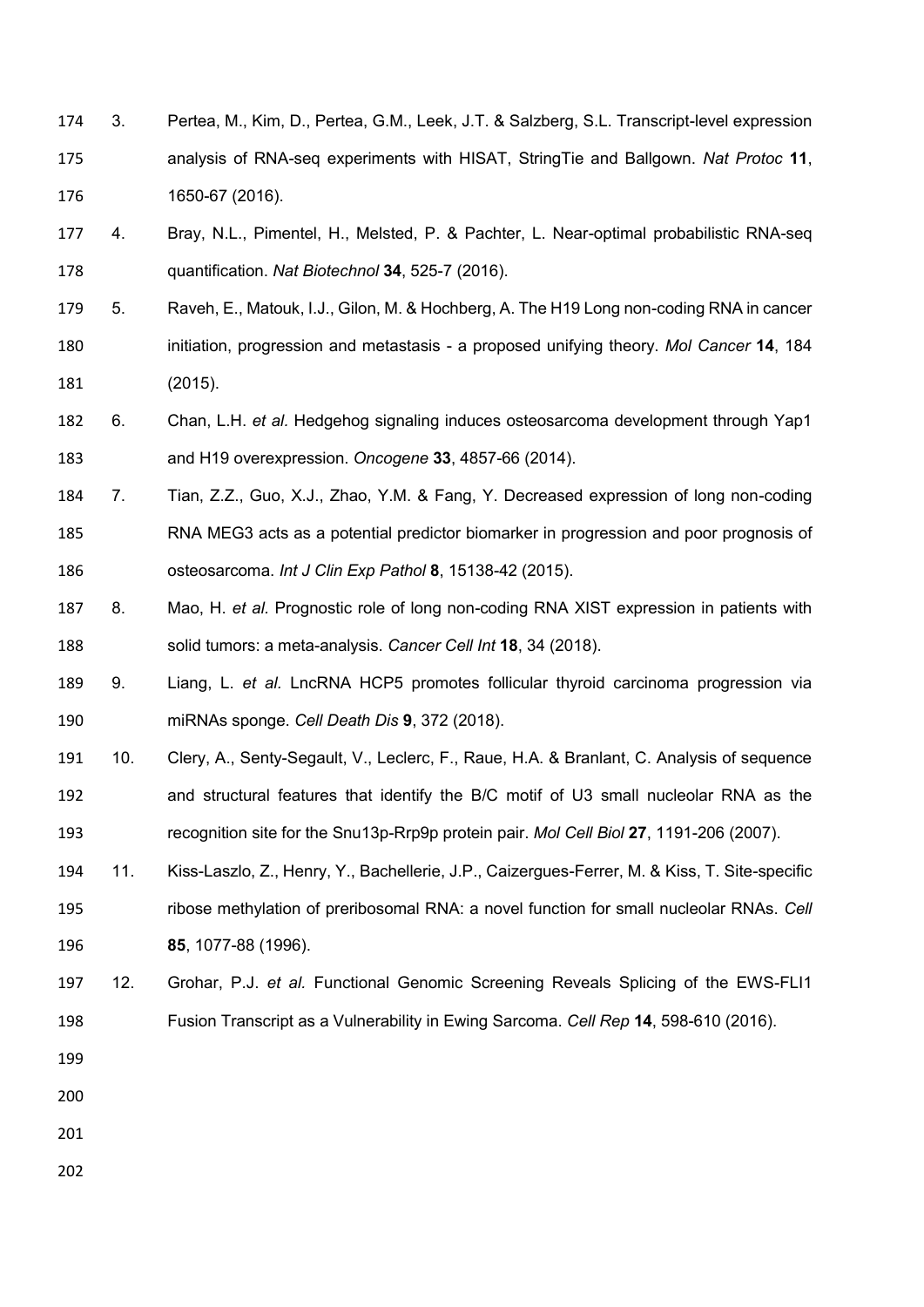## 



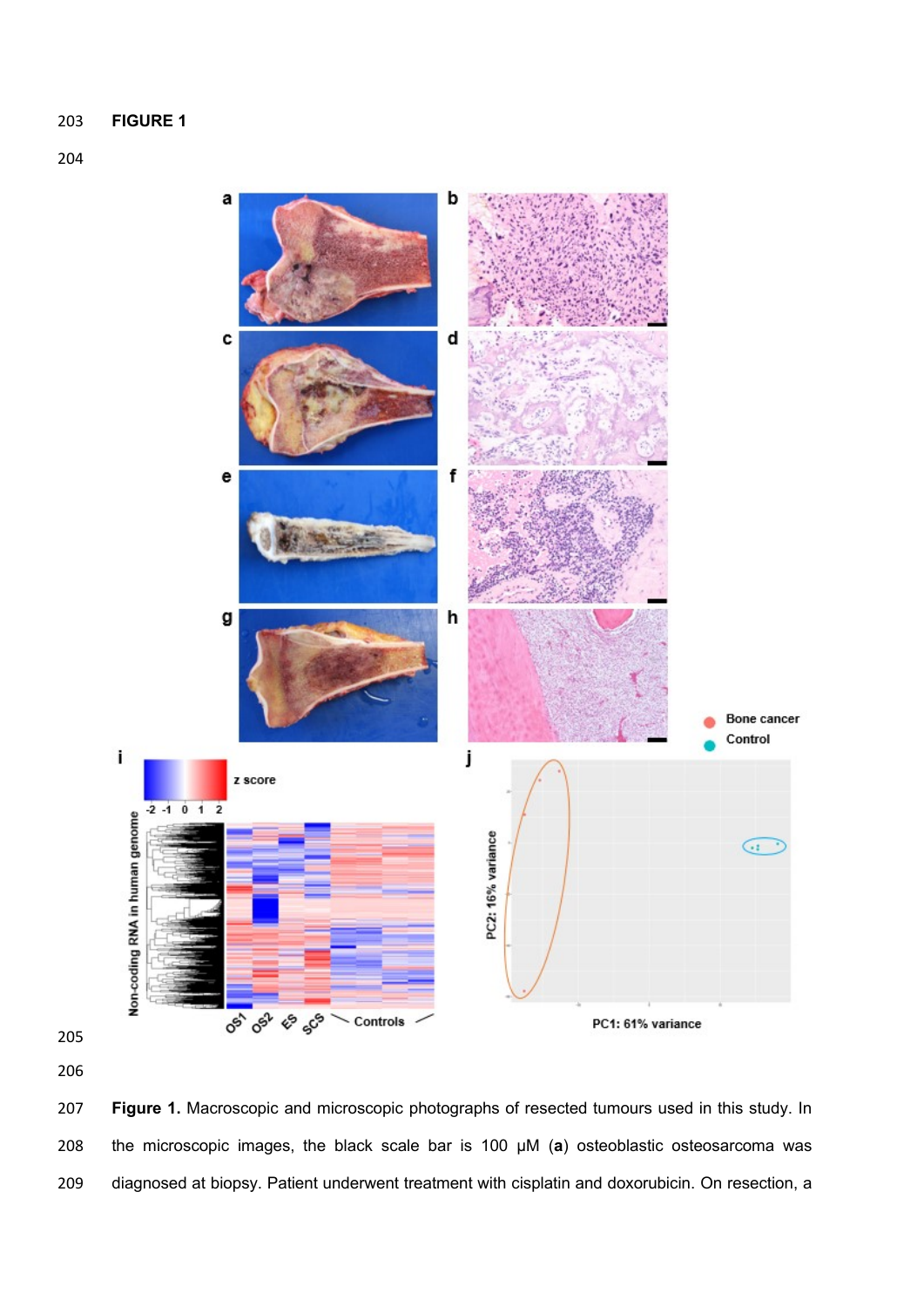partly cream/grey focally haemorrhagic tumour is observed (**b**) H & E stain of **a** shows a 5% response to chemotherapy (minimal response). Examination is consistent with osteoblastic osteosarcoma (**c**) osteoblastic osteosarcoma was diagnosed at biopsy. Patient underwent treatment with methotrexate, cisplatin and doxorubicin. On resection, a focally gelatinous and haemorrhagic tumour is observed (**d**) H & E stain of **b** shows a 95% response to chemotherapy (excellent response). Examination is consistent with osteoblastic osteosarcoma (**e**) Ewing sarcoma was diagnosed at biopsy. Patient underwent nine alternating cycles of vincristine, doxorubicin and cyclophosphamide (cycle 1) and ifosfamide and etoposide (cycle 2). On resection, a lesion with extensive involvement of the medulla and cortex with periosteal elevation is observed (**f**) H & E stain of **e** shows a monomorphic population of small round blue cells with hyperchromatic and indistinct nuclei. Cells were positive for CD99 and S100. Cells were negative for CD3, CD20, CD45, CKMNF116, EMA, AE1/3, SMA, desmin and FLI1. *EWSR1* gene rearrangement observed in 56/72 nuclei. Examination is consistent with Ewing sarcoma (**g**) high grade sarcoma was diagnosed at biopsy. On resection, a pale cream/grey and destructive lesion with permeation into underlying bone is observed (**h**) H & E stain of **g** shows an infiltrative pattern of growth within the bone and extraosseous extension. Tumour cells were negative for CD30, CD31, CD34, CD45, CD99, CKMNF116, EMA, AE1/3, SMA, desmin, S100, HMB45, STAT6, TLE1, Melan-A, CCNB3 and ALK1. There is no *EWSR1-NR4A3* gene rearrangement. Examination is consistent with spindle cell sarcoma of bone (**i**) heat map based hierarchical cluster analysis of differentially expressed non-coding RNAs (y-axis) between bone cancer, OS1, OS2, ES, SCS and controls (x-axis). Z score refers to high (in red) and low (in blue) non-coding RNA expression using normalised values when compared to the mean of total sequencing reads (**j**) a biplot principle component analysis shows two distinct clusters along the PC1 axis that correspond to the bone cancer samples (in orange) and control samples (in blue).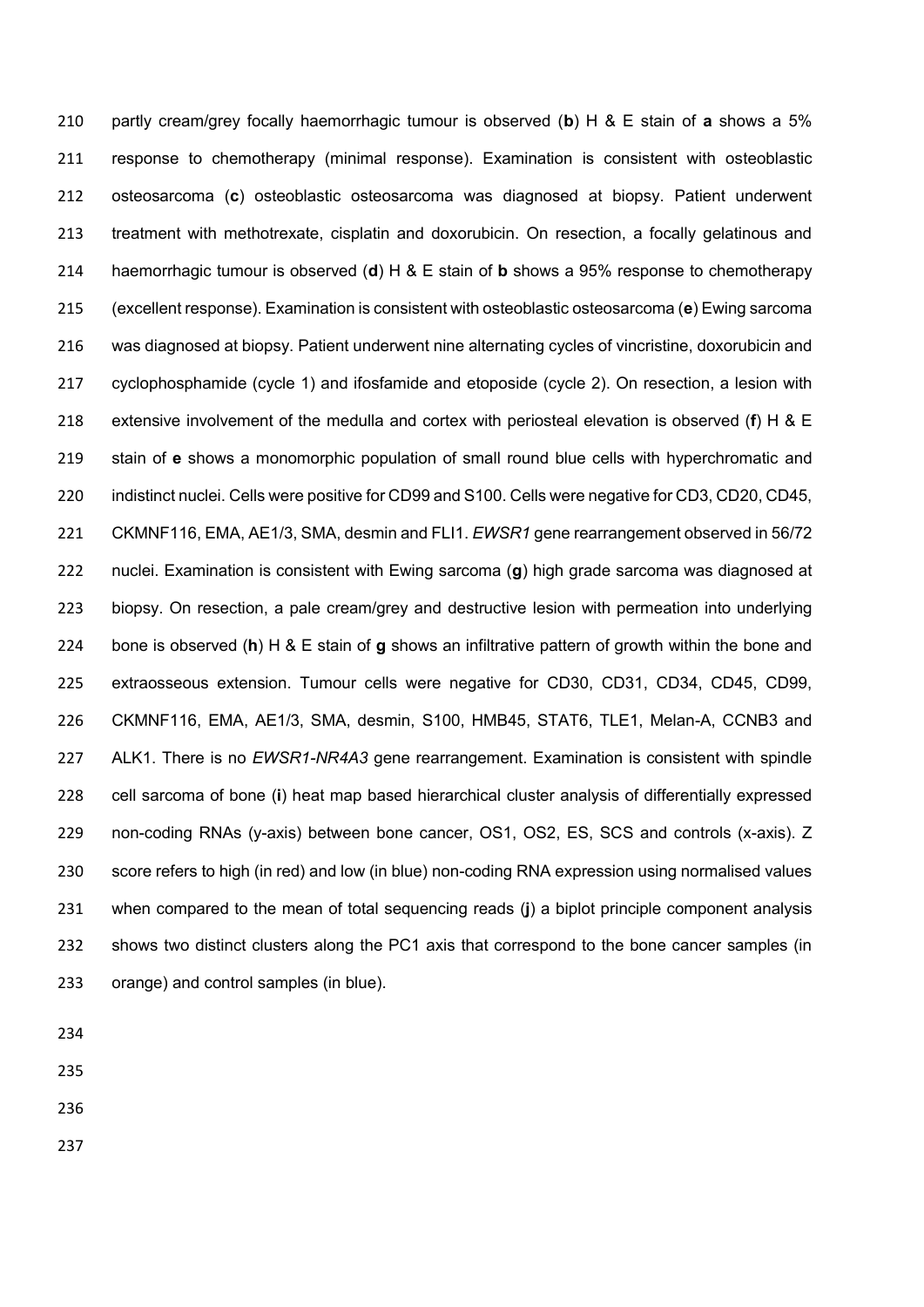**Table 1.** The 10 most upregulated and 10 most downregulated lncRNA in our bone cancer cohort when compared to control samples. We also show 4 dysregulated snoRNAs. Differentially expressed lncRNA and snoRNA were identified according to log<sup>2</sup> fold change ≥2, *p* value <0.05 and FDR <5%. The full data set is publically available on GEO under accession GSE113916. 242

|                      | <b>Human Genome</b>    |                   | <b>Dysregulation</b> | Log <sub>2</sub> Fold |
|----------------------|------------------------|-------------------|----------------------|-----------------------|
| <b>Transcript ID</b> | <b>Annotation</b>      | <b>Type</b>       | (up / down)          | Change                |
| ENST00000617687.1    | AC244100.2-202         | antisense IncRNA  | up                   | 13.22                 |
| ENST00000414790.6    | H19-203                | intronic IncRNA   | up                   | 12.9                  |
| ENST00000535913.2    | <b>SLC12A5-AS1</b>     | antisense IncRNA  | up                   | 12.69                 |
| ENST00000554639.5    | MEG3-224               | intergenic IncRNA | up                   | 12.45                 |
| ENST00000429829.5    | <b>XIST-204</b>        | intergenic IncRNA | up                   | 11.28                 |
| ENST00000534150.5    | AP000757.1-201         | antisense IncRNA  | up                   | 10.97                 |
| ENST00000541196.2    | <b>HCP5-204</b>        | sense IncRNA      | up                   | 10.7                  |
| ENST00000404665.3    | <b>TMEM51-AS1</b>      | antisense IncRNA  | up                   | 10.5                  |
| ENST00000416330.1    | <b>XIST-201</b>        | intergenic IncRNA | up                   | 10.43                 |
| ENST00000618234.4    | AL034397.3-201         | antisense IncRNA  | up                   | 10.4                  |
| ENST00000618925.1    | <b>MALAT1-214</b>      | intergenic IncRNA | down                 | 10.85                 |
| ENST00000510859.5    | PAX8-AS1-209           | antisense IncRNA  | down                 | 9.94                  |
| ENST00000587245.2    | <b>PRMT5-AS1-203</b>   | antisense IncRNA  | down                 | 9.88                  |
| ENST00000544868.2    | <b>MALAT1-203</b>      | intergenic IncRNA | down                 | 9.5                   |
| ENST00000637700.1    | MIR100HG-224           | intergenic IncRNA | down                 | 9.35                  |
| ENST00000468186.5    | <b>THUMPD3-AS1-202</b> | antisense IncRNA  | down                 | 9.12                  |
| ENST00000412059.5    | GAS5-201               | intronic IncRNA   | down                 | 7.44                  |
| ENST00000620594.1    | ZFAS1-209              | antisense IncRNA  | down                 | 7.2                   |
| ENST00000512932.5    | THAP9-AS1-211          | antisense IncRNA  | down                 | 6.53                  |
| ENST00000534782.3    | MIR100HG-222           | intergenic IncRNA | down                 | 6.5                   |
| ENST00000363214.1    | SNORD68                | C/D box snoRNA    | up                   | 4.02                  |